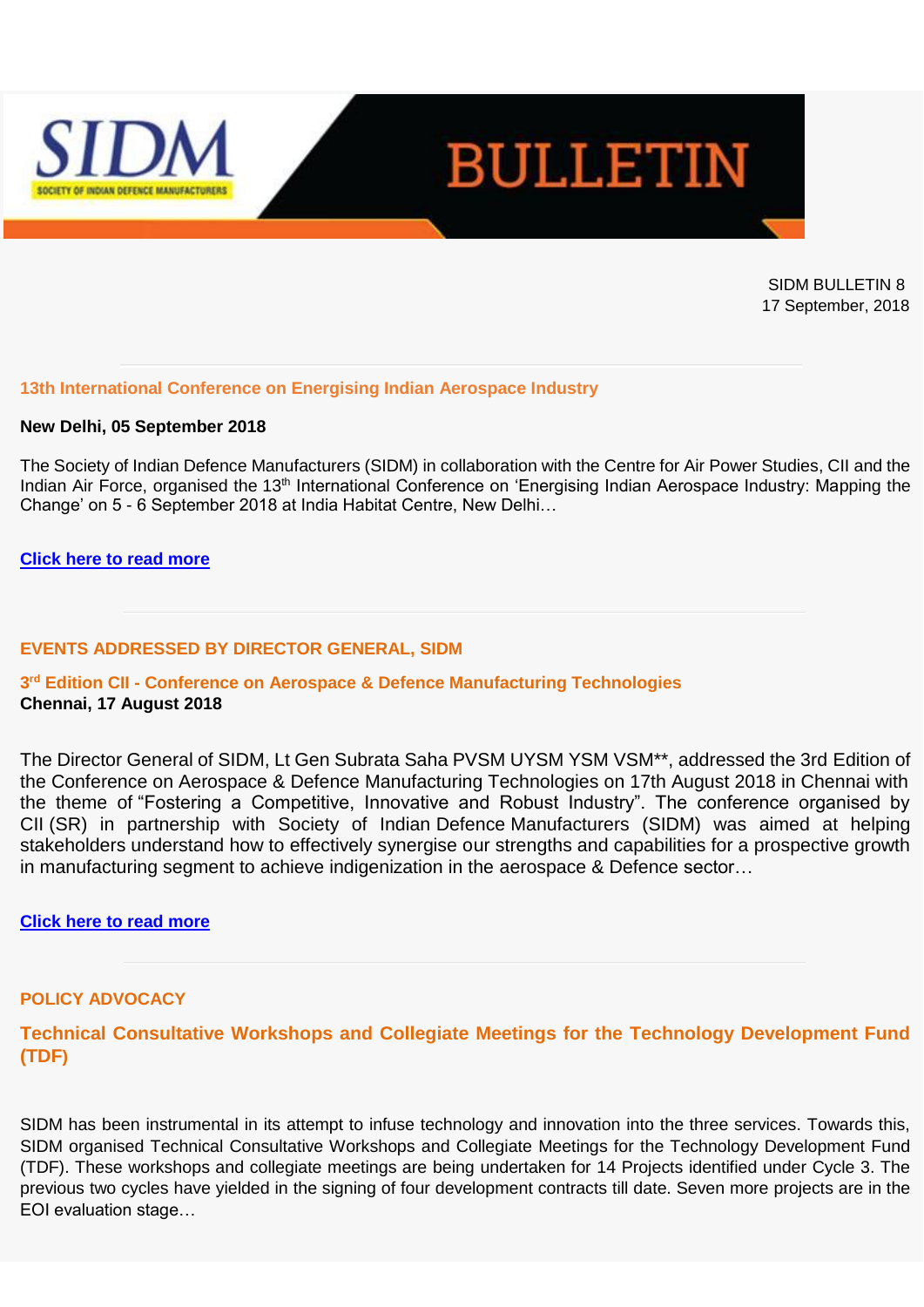## **INTERNATIONAL DELEGATIONS**

### **International Military-Technical Forum 'ARMY 2018' Moscow, Russia, 21 – 24 August 2018**

SIDM organised the visit of members of the private industry to Russia's premier military exhibition 'ARMY 2018' from 21-24 August 2018. SIDM had been appointed as the nodal agency by the Ministry of Defence for mobilizing the private industry. The Indian delegation was led by Secretary (Defence Production) Dr. Ajay Kumar while Deputy Minister of Industry and Trade of Russian Federation Mr. Oleg Ryazantsev led the Russian side….

**[Click here to read more](https://www.sidm.in/international-military-technical-forum-%E2%80%98army-2018%E2%80%99)**

### **E- VALUE ADDED SERVICES**

Among other services, SIDM curates opportunities in defence manufacturing from India and around the world. Global tenders, government RFPs/RFIs, other business alerts and a product/service directory are available exclusively to SIDM Members and the subscribers of SIDM 'E-Value Added Service (E-VAS).' E-VAS is an integrated platform and directory of all defence manufacturing opportunities, which allows members to keep abreast with business opportunities from the global defence industry. Subscribers will receive daily email alerts, along with a monthly bulletin highlighting SIDM activities, proceedings of various events, important developments in the sector. In addition, subscribers would also receive leads and alerts about consulting and other services offered by SIDM. Annual fee for the E-VAS is Rs. 10,000/- For subscribing to SIDM's E-VAS service, or to seek more information, please write to vashvardhan.verma@cii.in.

#### **UPCOMING EVENTS**

**SIDM Annual Session on Self-Reliance is Crucial for India's Defence & Security**

#### **26 September 2018**

Society of Indian Defence Manufacturers (SIDM) is organizing its "Annual Session – Self Reliance is Crucial for India's Defence & Security" on 26 September 2018 at The Taj Mahal Hotel, New Delhi. The Annual session will have two plenaries focusing on "India: Set to be a Strong and Resilient Defence Manufacturing Hub" and "State Governments Incentivise Defence Industries"….

**[Click here to read more](https://www.sidm.in/events/sidm-annual-session-self-reliance-crucial-india%E2%80%99s-defence-security)**